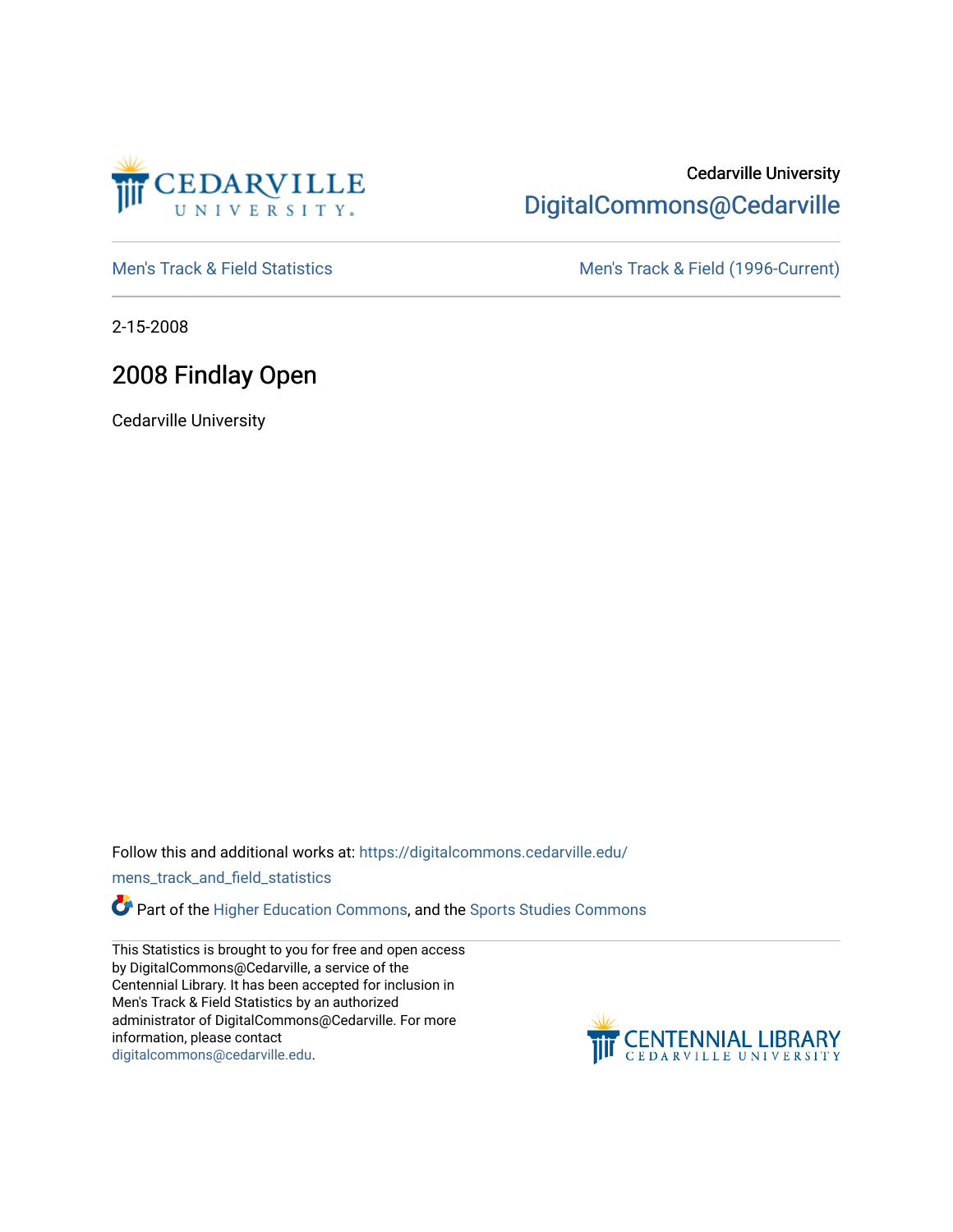### **Cedarville University**  http://www.cedarville.edu/2007-08/mtrack/mtr\_findlay021508.htm



## **Findlay Open**

**Feb. 15, 2008 - Findlay, Ohio** 

#### **MEN'S RESULTS**

| Event 1 Men 60 Meter Dash                   |        |                     |                           |                         |
|---------------------------------------------|--------|---------------------|---------------------------|-------------------------|
|                                             |        |                     |                           |                         |
| Top 8 Advance by Time<br>Fieldhouse: * 6.69 |        |                     |                           |                         |
| Name                                        | 2/2/07 |                     | Johnnie Drake, Unattached |                         |
|                                             |        | Year School         | Prelims                   | Н#                      |
| Preliminaries                               |        |                     |                           |                         |
| 1 Jordan McPherson                          |        | Unattached          |                           |                         |
| 2 Zac Ball                                  |        | SR Unattached       | 7.02q                     | 6                       |
| 3 Marques Horn                              |        | Unattached          | 7.04q                     | 4                       |
| 4 Nick Gurica                               |        | FR Hillsdale        | 7.07q                     | 1                       |
| 5 Branden Goodall                           |        | FR Ashland          | 7.20a                     | 1                       |
| 6 Lemano Bland                              |        | FR Morehouse        | $7.21q$ 4                 |                         |
| 6 Justin Ware                               |        | FR Unattached       | 7.22q                     | з                       |
| 8 Alex Boyd                                 |        | FR Unattached       | 7.22q                     | 4<br>6                  |
| 9 David Swift                               |        | FR Notre Dame (Ohio | 7.24g<br>7.26             | 5                       |
| 10 Myles Majoy                              |        | SO Ashland          | 7.27                      | ı                       |
| 10 Aaron Waldie                             |        | FR Hillsdale        | 7.27                      | $\overline{\mathbf{2}}$ |
| 12 Brandon Davis                            |        | FR Ashland          | 7.28                      | 1                       |
| 13 Marcus Spencer                           |        | FR Morehouse        | 7.32                      | $\mathbf{1}$            |
| 13 Jason George                             |        | FR Notre Dame (Ohio | 7.32                      | 3                       |
| 15 Brandon Tolliver                         |        | FR Notre Dame (Ohio | 7.35                      | $\overline{a}$          |
| 16 Austin Hamsher                           |        | SO Tri-State        | 7.40                      | 5                       |
| 16 Marcus Benjamin                          |        | FR Cedarville       | 7.40                      | 3                       |
| 16 Martel Mathis                            |        | Unattached          | 7.40                      | $\overline{a}$          |
| 19 Michael Beight                           |        | SO Cedarville       | 7.43                      | $\mathbf{1}$            |
| 20 Tyquan Davis-Jackson                     |        | SO Central State    | 7.45                      | 5                       |
| 21 Travis Smith                             |        | JR Cedarville       | 7.46                      | $\overline{2}$          |
| 21 Nicholas Thomas                          |        | FR Tiffin           | 7.46                      | 5                       |
| 21 AJ Kega                                  |        | FR Hillsdale        | 7.46                      | $\overline{z}$          |
| 24 Courtney Embry                           |        | FR Tiffin           | 7.50                      | 5                       |
| 25 Kirk Willig                              |        | Unattached          | 7.51                      | 6                       |
| 26 Nate Logan                               |        | SO Ashland          | 7.54                      | 4                       |
| 27 Cory Brunow                              |        | FR Findlay          | 7.57                      | 6                       |
| 28 Valentine Aka                            |        | SO Morehouse        | 7.63                      | 6                       |
| 29 Stephen Gruenberg                        |        | JR Cedarville       | 7.65                      | 3                       |
| 30 Earl Taylor                              |        | SO Central State    | 7.72                      | 4                       |
| 31 Courtney Brooks                          |        | SO Central State    | 7.73                      | 6                       |
| 32 Kyle Smoker                              |        | JR Tiffin           | 7.76                      | 2                       |
| 33 Max Schaffer                             |        | FR Tri-State        | 7.77                      | 5                       |
| 34 Shaun Gibson                             |        | SO Central State    | 7.79                      | 5                       |
| 35 Henry Gray                               |        | SO Central State    | 7.92                      | 2                       |
| 36 Roman Thomas                             |        | Unattached          | 8.05                      | э                       |
| 37 Tyler Lemon                              |        | Tri-State           | 8.10                      | 1                       |
| 38 Lee Randles                              |        | Unattached          | 10.65                     | 4                       |
| Event 1 Men 60 Meter Dash                   |        |                     |                           |                         |
|                                             |        |                     |                           |                         |
| Fieldhouse: $*$ 6.69 2/2/07<br>Name         |        | Year School         | Johnnie Drake, Unattached |                         |
|                                             |        |                     | Finals                    |                         |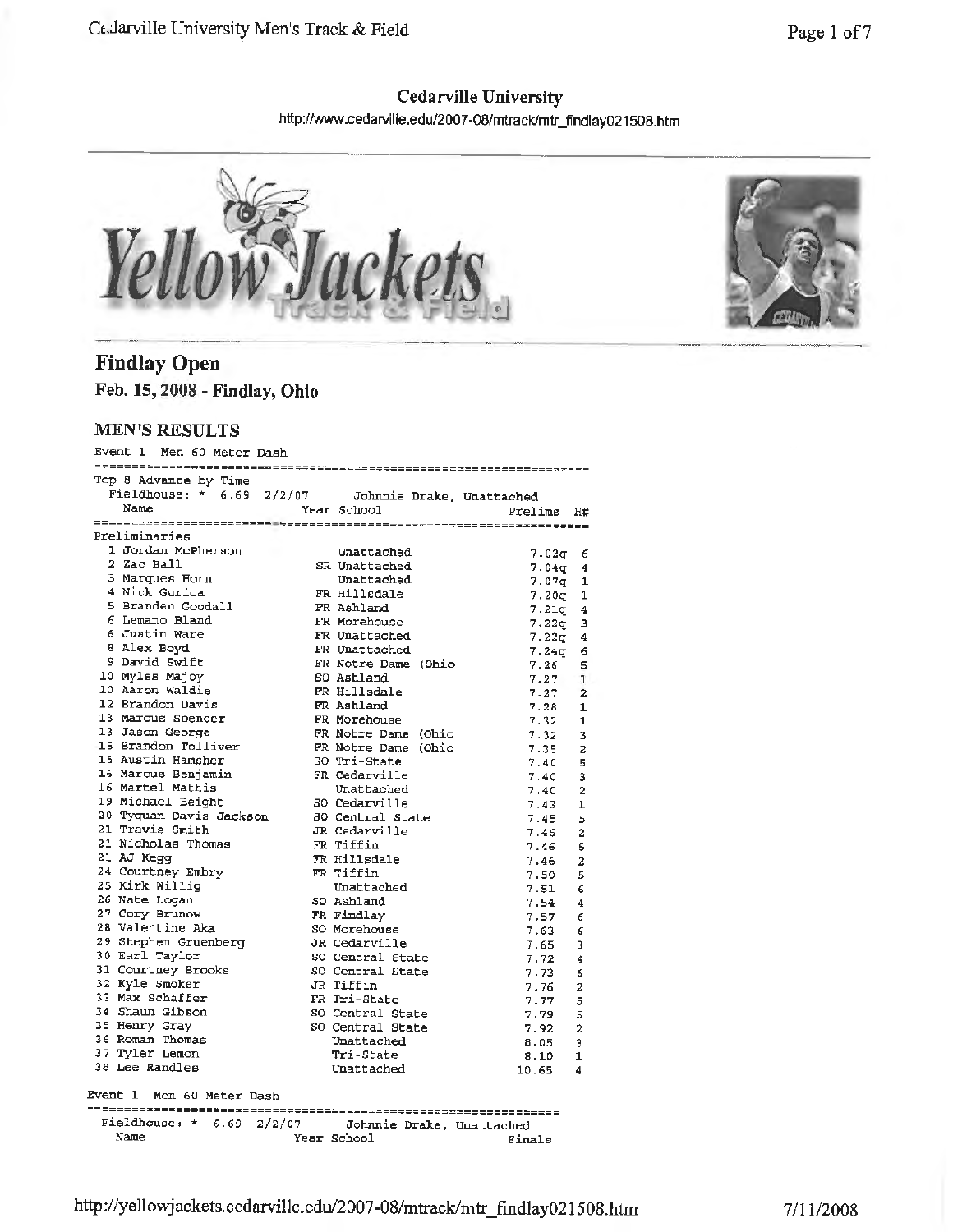|        | Finals                                                    |                               |                          |
|--------|-----------------------------------------------------------|-------------------------------|--------------------------|
|        | 1 Jordan McPherson                                        | Unattached                    | 6.90                     |
|        | 2 Marques Horn                                            | Unattached                    | 6.98                     |
|        | 3 Zac Ball<br>4 Branden                                   | SR Unattached                 | 7.04                     |
|        | Goodall<br>5 Nick Gurica                                  | FR Ashland<br>FR Hillsdale    | 7.14<br>7.19             |
|        | 6 Lemano Bland                                            | FR Morehouse                  | 7.20                     |
|        | 7 Justin Ware                                             | FR Unattached                 | 7.22                     |
|        | 8 Alex Boyd                                               | FR Unattached                 | 7.28                     |
|        | Event 2 Men 60 Meter Hurdles                              |                               |                          |
|        |                                                           |                               |                          |
|        | Top 8 Advance by Time                                     |                               |                          |
|        | Fieldhouse: * 7.76 2/2/07 Brandon Hon, Unattached<br>Name |                               |                          |
|        |                                                           | Year School                   | Prelims H#               |
|        | Preliminaries                                             |                               |                          |
|        | 1 Jordan McPherson                                        | Unattached                    | $8.31q$ 2                |
|        | 2 Ramone Brant                                            | Tiffin                        | $8.39q$ 2                |
|        | 3 Kasey Waaland                                           | JR Unattached                 | $8.54q$ 1                |
|        | 4 Russell Dill                                            | SO Tri-State                  | $B.57q$ 1                |
|        | 5 Tyrone Briscoe                                          | SR Morehouse                  | $8.72q$ 2                |
|        | 6 Curtis Haggard<br>7 Brandon Tress                       | SO Findlay<br>SO Cedarville   | $8.82q$ 1                |
|        | 8 john greathouse                                         | SR Unattached                 | $8.83q$ 2<br>8.90g 1     |
|        | 9 Jacky Brown                                             | JR Notre Dame (Ohio           | 8.93<br>1                |
|        | 10 Jeff Jakmides                                          | Unattached                    | 9.07<br>ı                |
|        | 11 Michael McKenzie                                       | FR Ashland                    | 2<br>9.10                |
|        | 12 Riley Morman                                           | Tiffin                        | 9.24<br>$\mathbf{a}$     |
|        | 13 brandon brodwolf                                       | FR Unattached                 | 9.29<br>$\mathbf{1}$     |
|        | 14 Kerry Radosevich JR Tri-State                          |                               | 9,44<br>2                |
|        | 15 Jordan Alvarez                                         | Heidelberg                    | $\overline{a}$<br>9.67   |
|        | Event 2 – Men 60 Meter Hurdles                            |                               |                          |
|        |                                                           |                               |                          |
|        | Fieldhouse: * 7.76 2/2/07 Brandon Hon, Unattached         |                               |                          |
|        | Name                                                      | Year School                   | Finals                   |
|        |                                                           |                               |                          |
| Finals |                                                           |                               |                          |
|        | 1 Jordan McPherson                                        | Unattached                    | 8.27                     |
|        | 2 Kasey Waaland                                           | JR Unattached                 | 8.54                     |
|        | 3 Tyrone Briscoe<br>4 Brandon Tress                       | SR Morehouse<br>SO Cedarville | 8.60<br>8.66             |
|        | 5 Russell Dill                                            | SO Tri-State                  | 8.71                     |
|        | 6 Curtis Haggard                                          | SO Findlay                    | 8.85                     |
|        | 7 john greathouse                                         | SR Unattached                 | 6.97                     |
|        |                                                           |                               |                          |
|        | Event 3 Men 200 Meter Dash                                |                               |                          |
|        | Fieldhouse: * 21.38 2/10/01 Bobby Cruse, Kent State       |                               |                          |
|        | Name                                                      | Year School                   | Finals<br>H#             |
|        |                                                           |                               |                          |
|        | 1 Marques Horn                                            | Unattached                    | 22.04<br>ı               |
|        | 2 Jared Krout                                             | SO Hillsdale                  | 22.27<br>1               |
|        | 3 Damian Prince                                           | SR Morehouse                  | 22.50<br>1               |
|        | 4 Jordan McPherson                                        | Unattached                    | 22.91<br>з               |
|        | 5 Branden Goodall<br>6 Chevon Cunningham                  | FR Ashland<br>JR Morehouse    | 22.98<br>4               |
|        | 7 Zac Ball                                                | SR Unattached                 | 22.99<br>ı<br>2<br>23.03 |
|        | 8 Jason George                                            | FR Notre Dame (Ohio           | 3<br>23.20               |
|        | 9 Myles Majoy                                             | SQ Ashland                    | 5<br>23.54               |
|        | 10 Brandon Tolliver                                       | FR Notre Dame (Ohio           | 23.72<br>4               |
|        | 11 Curtis Dayson                                          | SR Morehouse                  | 23.78<br>2               |
|        | 12 Omari Holtz                                            | FR Morehouse                  | 2<br>23.80               |
|        | 13 Blake England                                          | SR Hillsdale                  | 23.83<br>3               |
|        | 14 Austin Hamsher<br>15 Marcus Benjamin                   | SO Tri-State<br>FR Cedarville | 3<br>23.85               |
|        | 16 Ronnie Johnson                                         | JR Central State              | 7<br>23.89<br>4<br>23.94 |
|        | 17 Nicholas Thomas                                        | FR Tiffin                     | 5<br>23.98               |
|        | 18 Lemano Bland                                           | FR Morehouse                  | 2<br>24.01               |
|        | 19 Stephen Gruenberg                                      | JR Cedarville                 | 5<br>24.02               |
|        | 20 David Swift                                            | FR Notre Dame (Ohio           | 4<br>24.09               |
|        | 21 Brendan Fludd                                          | FR Morehouse                  | 2<br>24.10               |
|        | 22 Michael Beight                                         | SO Cedarville                 | 3<br>24.26               |
|        | 23 Jason Lockett                                          | SO Notre Dame (Ohio           | б<br>24.43               |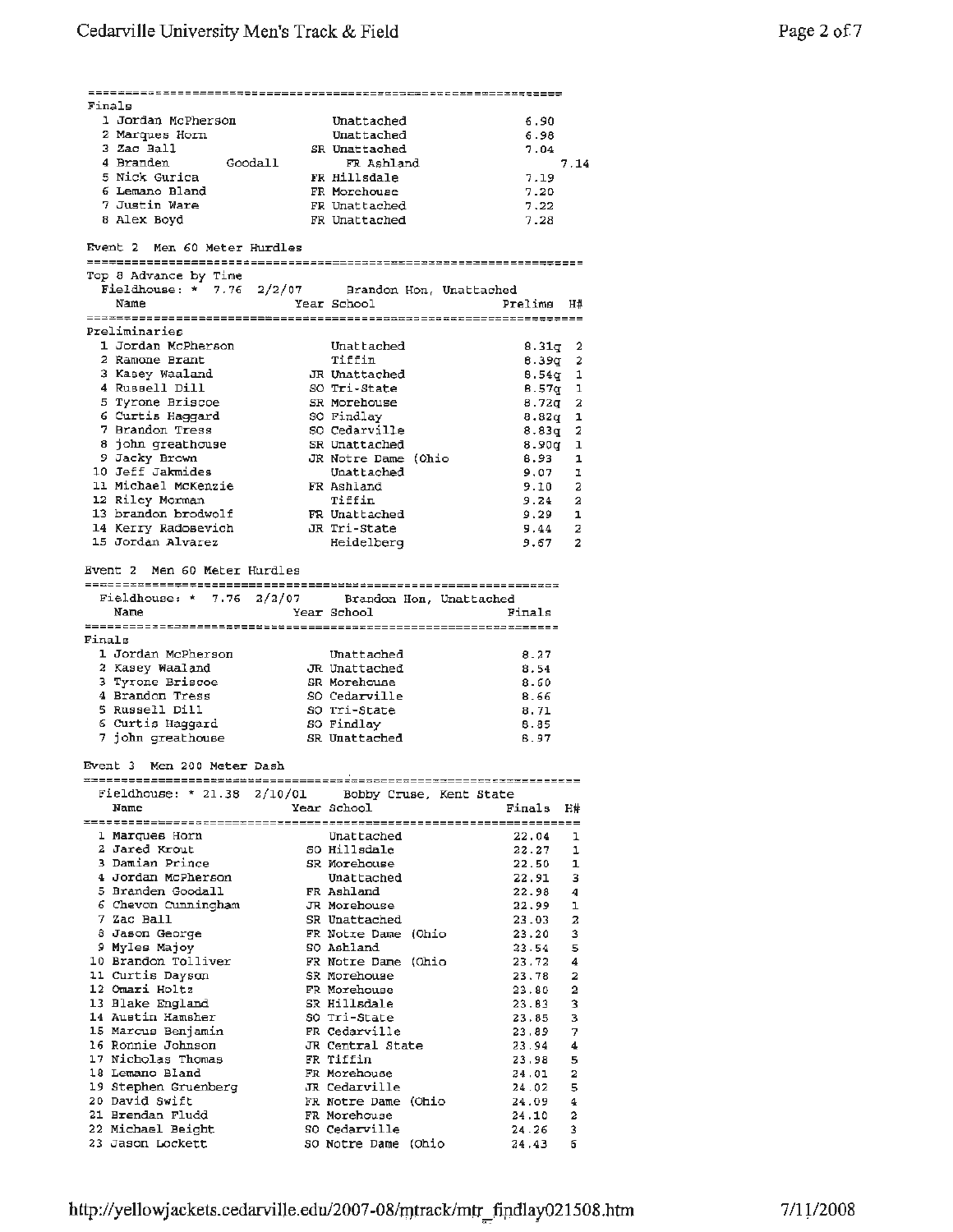| 24 Jacky Brown          | JR Notre Dame (Ohio |       |   |
|-------------------------|---------------------|-------|---|
|                         |                     | 24.47 | 6 |
| 25 Brandon Davis        | FR Ashland          | 24.48 | 5 |
| 26 Curtis Haggard       | SO Findlay          | 24.51 | 7 |
| 26 Kelly Nowels         | SO Cedarville       | 24.51 | 4 |
| 28 Brandon Sutherland   | FR Tiffin           | 24.64 | б |
| 29 Leo Stinson          | JR Notre Dame (Ohio | 24.69 | 8 |
| 30 Valentine Aka        | SO Morehouse        | 25.21 | 3 |
| 31 Tyquan Davis-Jackson | SO Central State    | 25.45 | 6 |
| 32 Max Schaffer         | FR Tri-State        | 25.51 | 5 |
| 33 Kyle Smoker          | JR Tiffin           | 25.64 | 8 |
| 34 Greg Koenig          | FR Notre Dame (Ohio | 25.73 | 8 |
| 35 john greathouse      | SR Unattached       | 25.90 | 5 |
| 36 Henry Gray           | SO Central State    | 25.95 | 8 |
| 37 Earl Taylor          | SO Central State    | 26.21 | 6 |
| 38 Shaun Gibson         | SO Central State    | 26.25 | в |
| 39 Courtney Brooks      | SO Central State    | 26.34 | 7 |
| 40 Roman Thomas         | Unattached          | 27.56 | 7 |

Event 4 Men 400 Meter Dash

| Fieldhouse: * 48.34 1/29/00 Paul Donatelli, Ann Arbor Track Club                                                                                                                                                                                           |            |                     |                           |                |
|------------------------------------------------------------------------------------------------------------------------------------------------------------------------------------------------------------------------------------------------------------|------------|---------------------|---------------------------|----------------|
| Name                                                                                                                                                                                                                                                       |            |                     | Year School Tinals H#     |                |
|                                                                                                                                                                                                                                                            |            |                     |                           |                |
| 1 Damian Prince SR Morehouse                                                                                                                                                                                                                               |            |                     | 48.45                     | ı              |
|                                                                                                                                                                                                                                                            |            |                     |                           | $\mathbf{1}$   |
|                                                                                                                                                                                                                                                            |            |                     |                           | $\mathbf{1}$   |
| 2 Antione Drakeford 50 Unattached 48.92<br>3 Brian Ryman Unattached 50.19<br>4 Russell Dill 50 Tri-State 51.17                                                                                                                                             |            |                     |                           | $\mathbf{1}$   |
| 5 Hasaan Rasheed SO Morehouse                                                                                                                                                                                                                              |            |                     | 51.37                     | $\overline{a}$ |
|                                                                                                                                                                                                                                                            |            |                     |                           | $\overline{a}$ |
|                                                                                                                                                                                                                                                            |            |                     |                           | $\overline{2}$ |
| 8 Tom McKrill                                                                                                                                                                                                                                              |            |                     |                           | 3              |
| 8 Scott Werner (80 Findlay                                                                                                                                                                                                                                 |            |                     | 52.02                     | $\overline{a}$ |
| 10 Andre Robinson Mark FR Notre Dame (Ohio 52.07                                                                                                                                                                                                           |            |                     |                           | $\mathbf{1}$   |
| 11 Nate Loqan                                                                                                                                                                                                                                              | so Ashland |                     | 52.12                     | 3              |
| 12 Dave Hebert                                                                                                                                                                                                                                             |            | JR Hillsdale        | 52.53                     | $\overline{a}$ |
| 13 Curtis Dayson SR Morehouse                                                                                                                                                                                                                              |            |                     | 52.75                     | ı              |
| 14 Shawn Caruso SO Findlay                                                                                                                                                                                                                                 |            |                     | 52.80                     | 3              |
| 15 Mark Williams <b>FR</b> Cedarville                                                                                                                                                                                                                      |            |                     | 52.82                     | 3              |
| 15 Garrett Oliver 50 Malone                                                                                                                                                                                                                                |            |                     | 52.82                     | $\overline{a}$ |
| 17 Kelly Nowels                                                                                                                                                                                                                                            |            | SO Cedarville       | 52.89                     | 3              |
| 18 Michael Beight 60 Cedarville                                                                                                                                                                                                                            |            |                     | 53.36                     | 3              |
| 19 Leo Stinson                                                                                                                                                                                                                                             |            | JR Notre Dame (Ohio | 54.12                     | $\overline{4}$ |
| 20 Jeff Jakmides                                                                                                                                                                                                                                           |            | Unattached          | 54.88                     | 4              |
| 21 Matt Saam                                                                                                                                                                                                                                               | FR Tiffin  |                     | 55.09                     | 4              |
|                                                                                                                                                                                                                                                            |            |                     |                           | 5              |
|                                                                                                                                                                                                                                                            |            |                     | FR Notre Dame (Ohio 56.15 | 5              |
|                                                                                                                                                                                                                                                            |            |                     | 56.39                     | 4              |
| 23 Greg Koenig<br>23 Greg Koenig<br>24 Michael McKenzie<br>25 Cole Reise<br>25 Cole Reise<br>25 Cole Reise<br>25 Cole Reise<br>26 Cole Reise<br>26 Cole Reise<br>26 Cole Reise<br>26 Cole Reise<br>26 Cole Reise<br>26 Cole Reise<br>26 Cole Reise<br>26 C |            |                     | 59.92                     | 5              |
| 26 Paul D'Amore                                                                                                                                                                                                                                            |            | Tiffin              | 1:01.79                   | 5              |

Event s Men 600 Meter Run

| Name         |                                                                                                                                      |                         | Finals                                                                                                                                             | H#                                                          |
|--------------|--------------------------------------------------------------------------------------------------------------------------------------|-------------------------|----------------------------------------------------------------------------------------------------------------------------------------------------|-------------------------------------------------------------|
|              |                                                                                                                                      |                         |                                                                                                                                                    |                                                             |
|              |                                                                                                                                      |                         |                                                                                                                                                    | ı                                                           |
|              |                                                                                                                                      |                         | 1:26.40                                                                                                                                            | 1                                                           |
|              |                                                                                                                                      |                         | 1:28.07                                                                                                                                            | $\overline{2}$                                              |
|              |                                                                                                                                      |                         | 1:28.70                                                                                                                                            | п                                                           |
|              |                                                                                                                                      |                         | 1:29.71                                                                                                                                            | $\overline{2}$                                              |
|              |                                                                                                                                      | Tiffin                  | 1:30.22                                                                                                                                            | 2                                                           |
|              |                                                                                                                                      |                         |                                                                                                                                                    | п                                                           |
| Matt Tuffuor |                                                                                                                                      |                         |                                                                                                                                                    | Ŧ.                                                          |
| Kurt Groman  |                                                                                                                                      |                         | DNF                                                                                                                                                | 2                                                           |
|              | 1 Ian DeRizzio<br>2 Jason Brueckner<br>3 Brandon Tress<br>4 Bryan McCanna<br>5 Nate Thompson<br>6 Jason Shelnick<br>7 Jeremy Tinslev | Fieldhouse: $* 1:18.98$ | 1/26/02<br>Year School<br>FR Morehouse<br>SR Malone<br>SO Cedarville<br>FR Malone<br>JR Hillsdale<br>FR Morehouse<br>FR Morehouse<br>SO Cedarville | Anthony Kabara, Cumberland<br>1:26.17<br>1:30.26<br>1:32.63 |

Event 6 Men 800 Meter Run

| Fieldhouse: * 1:52.76 $1/31/04$ | Josh Weber, Northwood |         |
|---------------------------------|-----------------------|---------|
| Name                            | Year School           | Finals  |
| -----------------------------   |                       |         |
| 1 Dreyfus Clemons               | FR Morehouse          | 1:56.08 |
| 2 Hans Driessnack               | FR Hillsdale          | 1:57.89 |
| 3 Joel Vanderworp               | SO Hillsdale          | 1:58.17 |
| 4 Alex Ralston                  | FR Hilladale          | 1:58.42 |
| 5 Corey Morgan                  | Unattached            | 1:59.20 |
| 6 Kurt Groman                   | SO Cedarville         | 1:59.52 |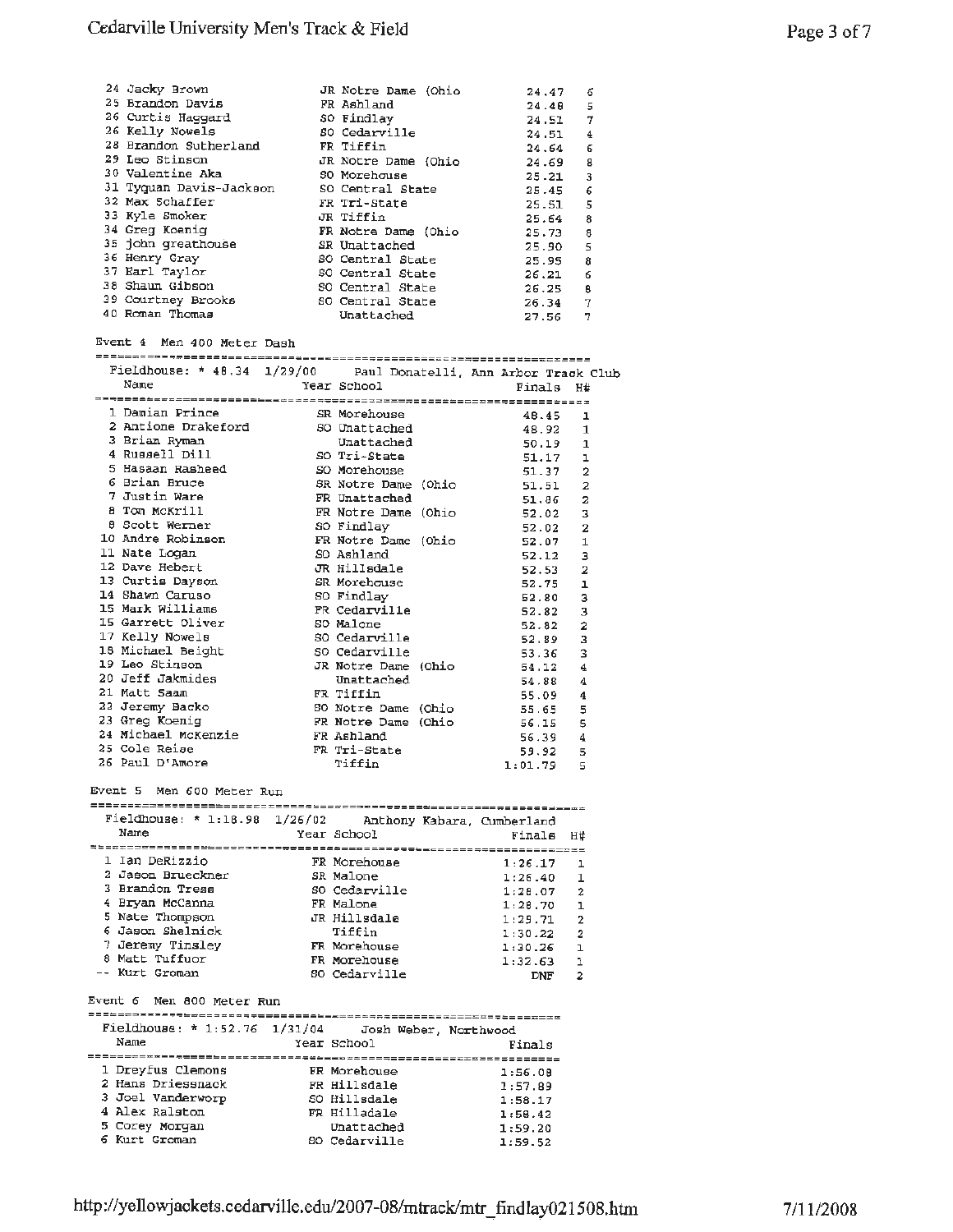|                                                                                                                                                                                                                                                                                                                                                          |            |                                                                                                                                                                                           | 2:01.03                                                                                  |
|----------------------------------------------------------------------------------------------------------------------------------------------------------------------------------------------------------------------------------------------------------------------------------------------------------------------------------------------------------|------------|-------------------------------------------------------------------------------------------------------------------------------------------------------------------------------------------|------------------------------------------------------------------------------------------|
|                                                                                                                                                                                                                                                                                                                                                          |            |                                                                                                                                                                                           | 2:01.88                                                                                  |
|                                                                                                                                                                                                                                                                                                                                                          |            |                                                                                                                                                                                           | 2:04.11                                                                                  |
|                                                                                                                                                                                                                                                                                                                                                          |            |                                                                                                                                                                                           | 2:04.22                                                                                  |
|                                                                                                                                                                                                                                                                                                                                                          |            |                                                                                                                                                                                           | 2:04.50                                                                                  |
|                                                                                                                                                                                                                                                                                                                                                          |            |                                                                                                                                                                                           | 2:05.92                                                                                  |
|                                                                                                                                                                                                                                                                                                                                                          |            |                                                                                                                                                                                           | 2:06.08                                                                                  |
|                                                                                                                                                                                                                                                                                                                                                          |            |                                                                                                                                                                                           | 2:06.66                                                                                  |
|                                                                                                                                                                                                                                                                                                                                                          |            |                                                                                                                                                                                           | 2:07.13                                                                                  |
|                                                                                                                                                                                                                                                                                                                                                          |            |                                                                                                                                                                                           | 2:10.19                                                                                  |
|                                                                                                                                                                                                                                                                                                                                                          |            |                                                                                                                                                                                           | 2:10.32                                                                                  |
|                                                                                                                                                                                                                                                                                                                                                          | Cedarville |                                                                                                                                                                                           | 2:10.98                                                                                  |
|                                                                                                                                                                                                                                                                                                                                                          | Tiffin     |                                                                                                                                                                                           | 2:11.07                                                                                  |
|                                                                                                                                                                                                                                                                                                                                                          |            |                                                                                                                                                                                           | 2:11.21                                                                                  |
|                                                                                                                                                                                                                                                                                                                                                          |            |                                                                                                                                                                                           | 2:12.07                                                                                  |
|                                                                                                                                                                                                                                                                                                                                                          |            |                                                                                                                                                                                           | 2:12.71                                                                                  |
|                                                                                                                                                                                                                                                                                                                                                          |            |                                                                                                                                                                                           | 2:19.54                                                                                  |
|                                                                                                                                                                                                                                                                                                                                                          |            |                                                                                                                                                                                           | 2:22.60                                                                                  |
| 7 Andrew Budd<br>8 Justin Herbert<br>9 Sam Knue<br>10 Luis Hernandez<br>11 Kyle Komer<br>12 Kevin Ruhlman<br>13 Dezmond Douglas<br>14 Rob Trennepohl<br>15 Darveen Seide<br>16 Noble Swint<br>17 Atlantis Troutman<br>18 Sammy Starr<br>19 Jeremy Souder<br>20 Marco Caponi<br>21 Oliver Richmond<br>22 Mike Eblin<br>23 Kyle Crismon<br>24 Kevin Hoskin |            | SO Hillsdale<br>SR Cedarville<br>50 Unattached<br>FR Findlay<br>FR Cedarville<br>SO Morehouse<br>JR Cedarville<br>SO Morehouse<br>FR Unattached<br>SR Morehouse<br>FR Tiffin<br>FR Tiffin | JR Notre Dame (Ohio<br>FR Notre Dame (Ohio<br>SO Notre Dame (Ohio<br>FR Notre Dame (Ohio |

Event 8 Men 1 Mile Run

Fieldhouse: \* 4:07.74 2/25/06 Nate Peck, Grand Valley

| Fieldhouse: * $4:07.74$ 2/25/06 Nate Peck, Grand Valley |                     |                          |
|---------------------------------------------------------|---------------------|--------------------------|
| Name                                                    | Year School         | Finals                   |
|                                                         |                     | ======================== |
| 1 Jud Brooker                                           | JR Cedarville       | 4:24.60                  |
| 2 Shawn McKinstry                                       | JR Hillsdale        | 4:27.21                  |
| 3 Alex Schmidtendorff                                   | SR Hillsdale        | 4:27.72                  |
| 4 Dominique O'Neil                                      | FR Tiffin           | 4:30.06                  |
| 5 Darin King                                            | SO Tri-State        | 4:31.01                  |
| 6 Justin Herbert                                        | SR Cedarville       | 4:31.70                  |
| 7 Abraham Kiprotich                                     | SO Morehouse        | 4:33.51                  |
| 8 Brad Neumann                                          | FR Ohio Northern    | 4:35.86                  |
| 9 Kyle Komer                                            | JR Notre Dame (Ohio | 4:35.89                  |
| 10 Jordan Davies                                        | FR Cedarville       | 4:37.95                  |
| 11 Chris Vaughn                                         | FR Cedarville       | 4:39.30                  |
| 12 Travis Tsenberg                                      | FR Ohio Northern    | 4:39.90                  |
| 13 Noble Swint                                          | SO Morehouse        | 4:43.21                  |
| 14 Randy Street                                         | SO Notre Dame (Ohio | 4:44.68                  |
| 15 Atlantis Troutman                                    | FR Unattached       | 4:46.07                  |
| 16 Dezmond Douglas                                      | SO Morehouse        | 4:46.35                  |
| 17 Justin Hornick                                       | Shawnee State Cl    | 4:47.28                  |
| 18 Chris Rife                                           | Unattached          | 4:48.61                  |
| 19 David Toennies                                       | SR Tri-State        | 4:48.92                  |
| 20 Vytas Reivydas                                       | FR Hillsdale        | 4:49.32                  |
| 21 Jerry Perkins                                        | FR Hillsdale        | 4:50.79                  |
| 22 Marco Caponi                                         | SO Notre Dame (Ohio | 4:50.81                  |
| 23 Brandon Anuszkiewicz                                 | SR Notre Dame (Ohio | 4:51.03                  |
| 24 Aamir Terry                                          | SR Central State    | 4:51.17                  |
| 25 Kenneth Skinner                                      | FR Morehouse        | 4:52.12                  |
| 26 Mike Eblin                                           | FR Tiffin           | 4:52.55                  |
| 27 Jeremy Souder                                        | Tiffin              | 4:53.19                  |
| 28 Travis Skaggs                                        | FR Tri-State        | 4:56.85                  |
| 29 David Eddy                                           | FR Unattached       | 4:57.71                  |
| 30 Kevin Hoskin                                         | FR Tiffin           | 5:03.04                  |
| 31 Mike Rodriguez                                       | SO Notre Dame (Ohio | 5:10.63                  |
| 32 Courtney Morris                                      | FR Morehouse        | 5:11.04                  |

Event 9 Men 3000 Meter Run

| Fieldhouse: * 8:26.26 1/26/02 Reid Coolsaet, Guelph |                     |         |
|-----------------------------------------------------|---------------------|---------|
| Name                                                | Year School         | Finals  |
|                                                     |                     |         |
| 1 Eric Putman                                       | Unattached          | 8:57.29 |
| 2 adam nunns                                        | SO Unattached       | 9:07.06 |
| 3 Britton Deuel                                     | SO Hilladale        | 9:07.25 |
| 4 Tyler Hickey                                      | Shawnee State Cl    | 9:08.14 |
| 5 Michael Mayday                                    | Hillsdale           | 9:09.87 |
| 6 Justin Kowalski                                   | SR Tri-State        | 9:10.74 |
| 7 Michael Owen                                      | Shawnee State Cl    | 9:14.45 |
| 8 Justin Setty                                      | Tiffin              | 9:14.63 |
| 9 Josh Wiseman                                      | FR Cedarville       | 9:15.17 |
| 10 Blake Jones                                      | Unattached          | 9:16.13 |
| 11 Abraham Kiprotich                                | SO Morehouse        | 9:16.84 |
| 12 Chad Dobson                                      | SO Notre Dame (Ohio | 9:17.86 |
| 13 Robert Leslie                                    | SR Ohio Northern    | 9:17.95 |
| 14 David Barry                                      | FR Unattached       | 9:19.65 |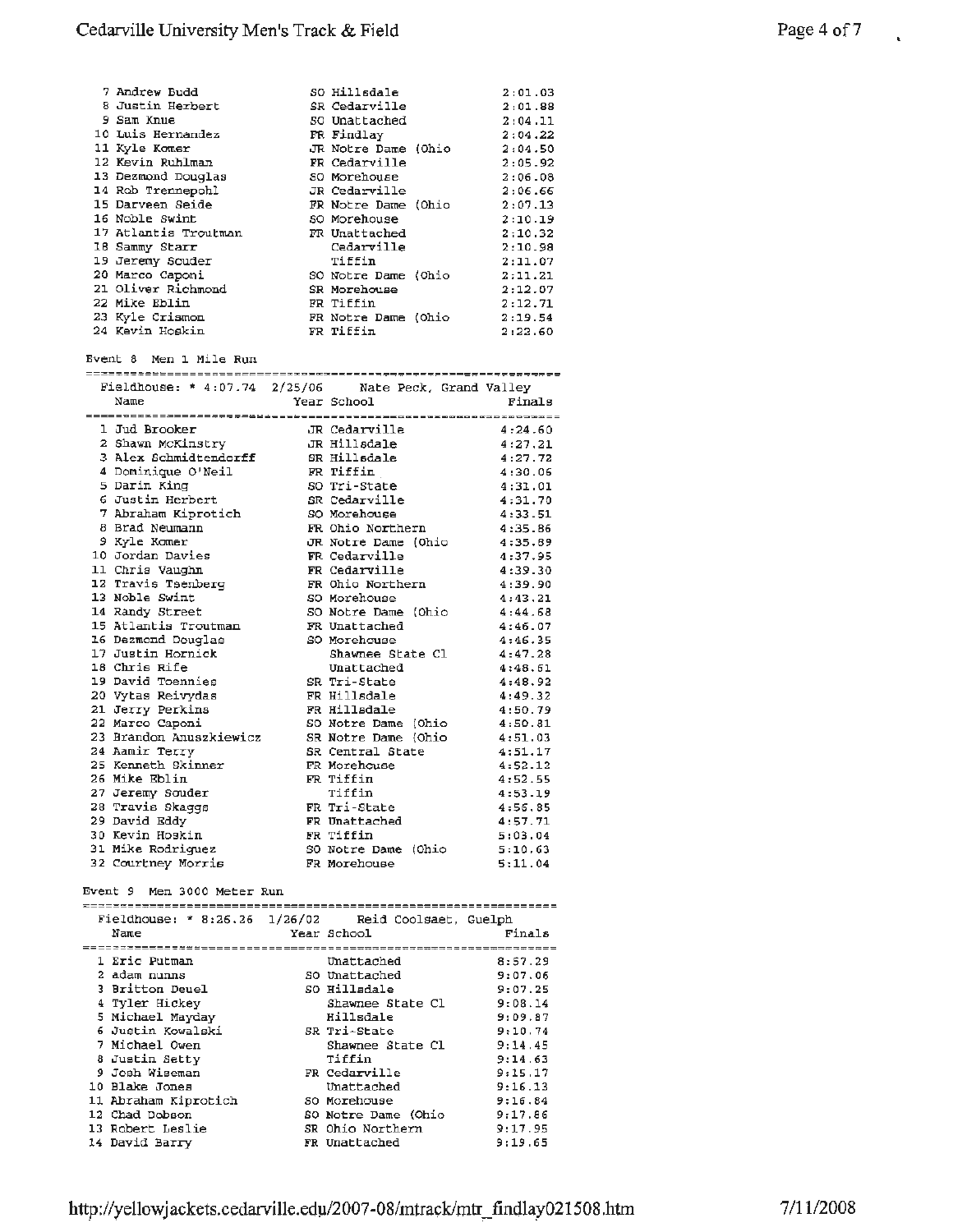| 15 Brent Hiser          | SO Ohio Northern    | 9:20.06  |
|-------------------------|---------------------|----------|
| 16 Josh Hogan           | JR Tri-State        | 9:22.90  |
| 17 Alex Moore           | FR Cedarville       | 9:24.14  |
| 18 Jacob Schoenlein     | FR Ohio Northern    | 9:24.65  |
| 19 Steve Baugh          | Unattached          | 9:26.05  |
| 20 Randy Street         | SO Notre Dame (Ohio | 9:33.49  |
| 21 Derek Gilmore        | SO Hillsdale        | 9:34.50  |
| 22 Hollis Troxel        | FR Cedarville       | 9:35.62  |
| 23 Franklin Freytag     | SO Ohio Northern    | 9:36.21  |
| 24 Matt Silviera        | JR Cedarville       | 9:38.71  |
| 25 Joe Jinks            | Shawnee State Cl    | 9:45.12  |
| 26 Justin Cochard       | FR Tri-State        | 9:51.82  |
| 27 Paul Webb            | Shawnee State Cl    | 9:51.92  |
| 28 Adam Sheetz          | FR Ohio Northern    | 9:55.94  |
| 29 Michael Apke         | SR Unattached       | 10:02.44 |
| 30 Kenneth Skinner      | FR Morehouse        | 10:02.48 |
| 31 Mike Rodriguez       | SO Notre Dame (Ohio | 10:07.67 |
| 32 Courtney Morris      | FR Morehouse        | 10:08.58 |
| 33 Brandon Anuszkiewicz | SR Notre Dame (Ohio | 10:09.20 |
| 34 David Eddy           | FR Unattached       | 10:14.20 |
| 35 Nick Rader           | FR Tiffin           | 10:26.54 |
|                         |                     |          |

Event 10 Men 4x400 Meter Relay

| Fieldhouse: * 3:17.34 $2/28/04$ |          |       | Saginaw Valley |         |    |  |  |
|---------------------------------|----------|-------|----------------|---------|----|--|--|
| School                          |          |       |                | Finals  | H# |  |  |
|                                 |          |       |                |         |    |  |  |
| 1 Morehouse                     | . ≀ 2∖ f |       |                | 3:23.48 |    |  |  |
| 2 Notre Dame (Ohio)             |          | ட் நட |                | 3:24.78 | 1  |  |  |
| 3 Notre Dame (Ohio)             |          | 'B'   |                | 3:34.11 | 2  |  |  |
| 4 Morehouse                     | "B"      |       |                | 3:36.55 |    |  |  |
| 5 Notre Dame (Ohio)             |          | 10 L  |                | 3:41.44 | 2  |  |  |
| 6 Tri-State                     | ירי      |       |                | 3:45.84 | 2  |  |  |
| 7 Morehouse                     | - 101    |       |                | 3:49.76 | ٦  |  |  |
| 7 Notre Dame                    | (Ohio)   | י מי  |                | 3:49.76 | 2  |  |  |
| -- Hillsdale                    | ா நட     |       |                | DO      |    |  |  |

Event 11 Men High Jump Fieldhouse: \* 2.24m 1/26/02 Henry Patterson, Unattached<br>Name Year School Finals Year School Finals 1 Andrew Dodson JR Hillsdale 2.09m 6-10.25

| 1 Andrew Dodson    | JR Hillsdale  | 2.09m  | $6 - 10.25$   |
|--------------------|---------------|--------|---------------|
| 2 brandon brodwolf | FR Unattached | 1.95m  | $6 - 04 - 75$ |
| 3 Russell Dill     | SO Tri-State  | J1.95m | $6 - 04.75$   |
| 4 Riley Morman     | Tiffin        | 1.85m  | $6 - 00.75$   |
| 5 Jeff Jakmides    | Unattached    | 1.75m  | $5 - 08.75$   |
| 5 Matt Tuffuor     | FR Morehouse  | 1.75m  | $5 - 08.75$   |
| -- Jordan Alvarez  | Heidelberg    | NH     |               |
| -- Justin Henry    | SR Tiffin     | NH     |               |
| -- Nate Goodall    | FR Unattached | NH     |               |

Event 12 Men Pole Vault

| Fieldhouse: * 4.25m 1/26/08 Philip Lohrman, Valparaiso |                         |                           |
|--------------------------------------------------------|-------------------------|---------------------------|
| Name                                                   | Year School <b>Sand</b> | Finals                    |
|                                                        | ----------------        |                           |
| 1 Jason Scott                                          | Unattached              | $5.20m*$<br>$17 - 00.75$  |
| 2 Ronald Walter                                        | JR Pittsburgh           | $5.00m*$<br>$16 - 04.75$  |
| 3 Robert Rasnick                                       | FR Cedarville           | 4.85π.*<br>$15 - 11.00$   |
| 4 Ethan Downey                                         | Unattached              | $4.57$ m*<br>$15 - 00.00$ |
| 4 Heath Nickles                                        | Vault High Ath          | 4.57m*<br>$15 - 00.00$    |
| 6 Ryan McKibben                                        | SO Findlay              | $4.40m*$<br>$14 - 05.25$  |
| 7 Tim Gossard                                          | JR Unattached           | J4.40m*<br>$14 - 05.25$   |
| 8 Josh Gortney                                         | SR Malone               | 4.25m *<br>$13 - 11.25$   |
| 9 Douglas Holton                                       | FR Unattached           | 3.95m<br>$12 - 11.50$     |
| 10 Cody Horn                                           | FR Findlay              | J3.95m<br>$12 - 11.50$    |
| 11 Chris Ehrman                                        | SO Findlay              | J3.95m<br>$12 - 11.50$    |
| 12 Tyler Breault                                       | FR Hillsdale            | 3.80m<br>$12 - 05.50$     |
| 13 Jake Lyle                                           | FR Tri-State            | 3.65m<br>11-11.75         |
| 14 Luke VanHorn                                        | FR Tiffin               | J3.65m<br>$11 - 11.75$    |
| -- Nick Malenka                                        | FR Pittsburgh           | NH                        |
| -- Jon Kunze                                           | JR Tri-State            | NH                        |
| -- Jon Ehrman                                          | SR Unattached           | NH                        |
| -- Alex Boyd                                           | FR Unattached           | NH                        |
|                                                        |                         |                           |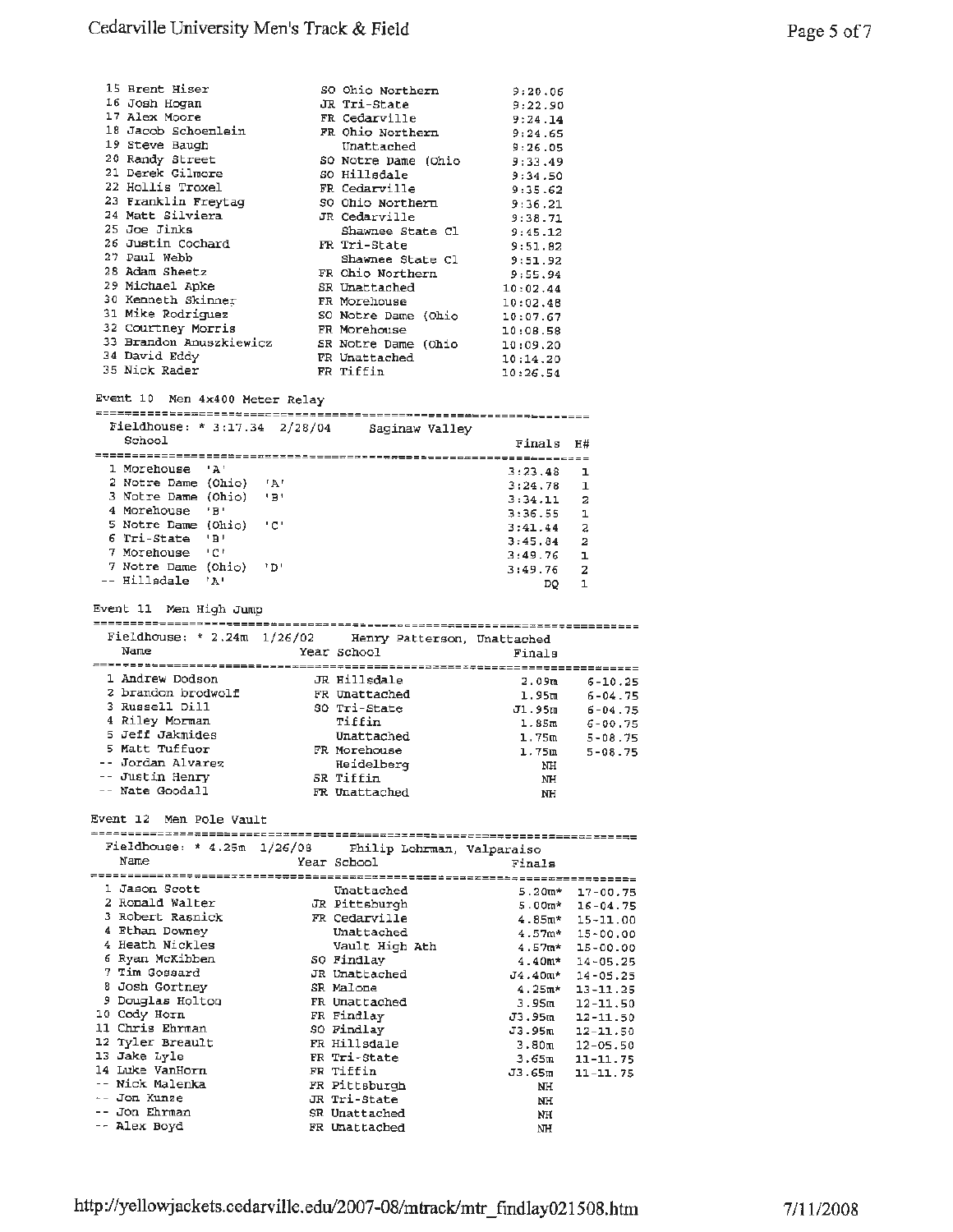| Fieldhouse: $* 8.03m - 2/8/02$                        | Sean Robbins, Unattached               |                                                            |  |
|-------------------------------------------------------|----------------------------------------|------------------------------------------------------------|--|
| Name                                                  | Year School                            | Finals                                                     |  |
| 1 Greg Tyson                                          | Heidelberg                             | 7.26m<br>23-10.00                                          |  |
| 2 Danny Harris                                        | SR Morehouse                           | 6.53ա<br>$21 - 05.25$                                      |  |
| 3 Omari Holtz                                         | FR Morehouse                           | ճ.42m<br>$21 - 00.75$                                      |  |
| 4 Derreck Smith                                       | FR Morehouse                           | 6.38m<br>$20 - 11.25$                                      |  |
| 5 Barry Batson                                        | SO Morehouse                           | 6.25m<br>$20 - 06.25$                                      |  |
| 6 Mark Williams                                       | FR Cedarville                          | 6.16m<br>$20 - 02.50$                                      |  |
| 7 Ian DeRizzio                                        | FR Morehouse                           | 5.97m<br>19-07.00                                          |  |
| 8 Nate Goodall                                        | FR Unattached                          | 5.92m<br>$19 - 05.25$                                      |  |
| 9 Kirk Willig<br>10 Marcus Spencer                    | Unattached<br>FR Morehouse             | 5.90m<br>$19 - 04.25$<br>5.83m<br>19-01.50                 |  |
| 11 Travis Smith                                       | JR Cedarville                          | 5.80m<br>$19 - 00.50$                                      |  |
| 12 Erik Birkholz                                      | FR Findlay                             | 5.79m<br>19-00.00                                          |  |
| 13 Stephen Gruenberg                                  | JR Cedarville                          | 5.76m<br>18-10.75                                          |  |
| 14 Chris Grant                                        | Tiffin                                 | 5.67m<br>$18 - 07.25$                                      |  |
| 15 Jake Lyle                                          | FR Tri-State                           | 5.64m<br>18-06.00                                          |  |
| 16 Brendan Fludd                                      | FR Morehouse                           | 5.56m<br>$18 - 03.00$                                      |  |
| 17 Adam Smith                                         | FR Tri-State                           | 4.81m<br>$15 - 09.50$                                      |  |
| 18 Max Schaffer                                       | FR Tri-State                           | 4.76m<br>$15 - 07.50$                                      |  |
| 19 Lee Randles                                        | Unattached                             | 3.97m<br>$13 - 00.25$                                      |  |
| Event 14 Men Triple Jump                              |                                        |                                                            |  |
|                                                       |                                        |                                                            |  |
| Fieldhouse: * 15.42m 1/29/00 Sergei Bykov, Unattached |                                        |                                                            |  |
| Name                                                  | Year School                            | Finals                                                     |  |
|                                                       |                                        |                                                            |  |
| 1 Barry Batson                                        | SO Morehouse                           | 14.51m<br>$47 - 07.25$                                     |  |
| 2 Christopher Greene<br>3 Ryan Garry                  | SO Morehouse<br>Unattached             | $13.72m$ $45-00.25$                                        |  |
| 4 Travis Smith                                        | JR Cedarville                          | $13.04m$ $42-09.50$<br>$12.61m$ $41-04.50$                 |  |
| 5 Cory Brunow                                         | FR Findlay                             | $38 - 04.25$                                               |  |
| 6 Stephen Gruenberg                                   | JR Cedarville                          | 11.69m<br>11.27m<br>$36 - 11.75$                           |  |
| 7 Kirk Willig                                         | Unattached                             | 11.24m<br>$36 - 10.50$                                     |  |
| -- Adam Smith                                         | FR Tri-State                           | <b>FOUL</b>                                                |  |
|                                                       |                                        |                                                            |  |
|                                                       |                                        |                                                            |  |
| Event 15 Men Shot Put                                 |                                        |                                                            |  |
|                                                       |                                        |                                                            |  |
| Fieldhouse: * 19.62m $1/27/01$<br>Name                | Steve Ercegovac, Taylor<br>Year School | Finals                                                     |  |
|                                                       |                                        |                                                            |  |
| 1 Steve Manz                                          | Unattached                             | 19.51 <sub>m</sub><br>64-00.25                             |  |
| 2 Kurt Roberts                                        | SO Ashland                             | 16.79m<br>55-01.00                                         |  |
| 3 Ben Michaud                                         | JR Cedarville                          |                                                            |  |
| 4 Neil Henning                                        | SR Cedarville                          | 16.09m 52-09.50<br>15.91m 52-02.50                         |  |
| 5 Blaine Maaq                                         | JR Aahland                             | $51 - 09.75$                                               |  |
| 6 Chase Sniadecki                                     | SO Ashland                             | 15.79m<br>15.47m<br>$50 - 09.25$                           |  |
| 7 Kyle Borton                                         | Unattached                             | 15.33m<br>$50 - 03.50$                                     |  |
| 8 Garrett Larkin<br>9 Josh Fishback                   | FR Pittsburgh<br>JR Unattached         | 14.81ա<br>$48 - 07.25$<br>14.65m<br>48-00.75               |  |
| 10 Cory Meuleman                                      | Unattached                             | 14.27m<br>$46 - 10.00$                                     |  |
| 11 kenny killin                                       | Unattached                             | 13.70m<br>44-11.50                                         |  |
| 12 Justin Dailey                                      | FR Hillsdale                           | $13.03m$ $42-09.00$                                        |  |
| 13 Charles Winslow                                    | FR Morehouse                           | 12.75m 41-10.00                                            |  |
| 14 Turner Coggins                                     | FR Morehouse                           | 12.74m<br>$41 - 09.75$                                     |  |
| 15 Kurt Weil                                          | JR Hillsdale                           |                                                            |  |
| 16 John Mitchell                                      | JR Morehouse                           | $12.58m$ $41-03.25$<br>$12.55m$ $41-02.25$                 |  |
| 17 Joe Gutter                                         | FR Ohio Northern                       |                                                            |  |
| 18 Tyler Lemon                                        | Tri-State                              | $12.36m 40 - 06.7512.20m 40 - 00.50$                       |  |
| 19 Logan Harvey                                       | FR Tri-State<br>SO Ohio Northern       | $39 - 06.00$                                               |  |
| 20 Anthony Thomas<br>21 Kenny Hansen                  | FR Tri-State                           | 12.04m<br>11.98m<br>$39 - 03.75$<br>10.09m<br>$33 - 01.25$ |  |
|                                                       |                                        |                                                            |  |
| Event 16 Men Weight Throw                             |                                        |                                                            |  |
|                                                       |                                        |                                                            |  |
| Fieldhouse: * 24.78m $2/2/07$ A.G. Kruger, Nike       |                                        |                                                            |  |
| Name                                                  | Year School                            | Finals                                                     |  |
|                                                       |                                        |                                                            |  |
| 1 Cory Meuleman<br>2 Jason Stomps                     | Unattached<br>JR Hillsdale             | 17.85m<br>$58 - 06.75$<br>$17.80m = 58-04.75$              |  |
| 3 Justin Dailey                                       | FR Hilledale                           | $17.33m$ 56-10.25                                          |  |
| 4 Aaron Falk<br>5 Chase Sniadecki                     | SO Hillsdale<br>50 Ashland             | $17.08m$ 56-00.50<br>$16.46m$ 54-00.00                     |  |